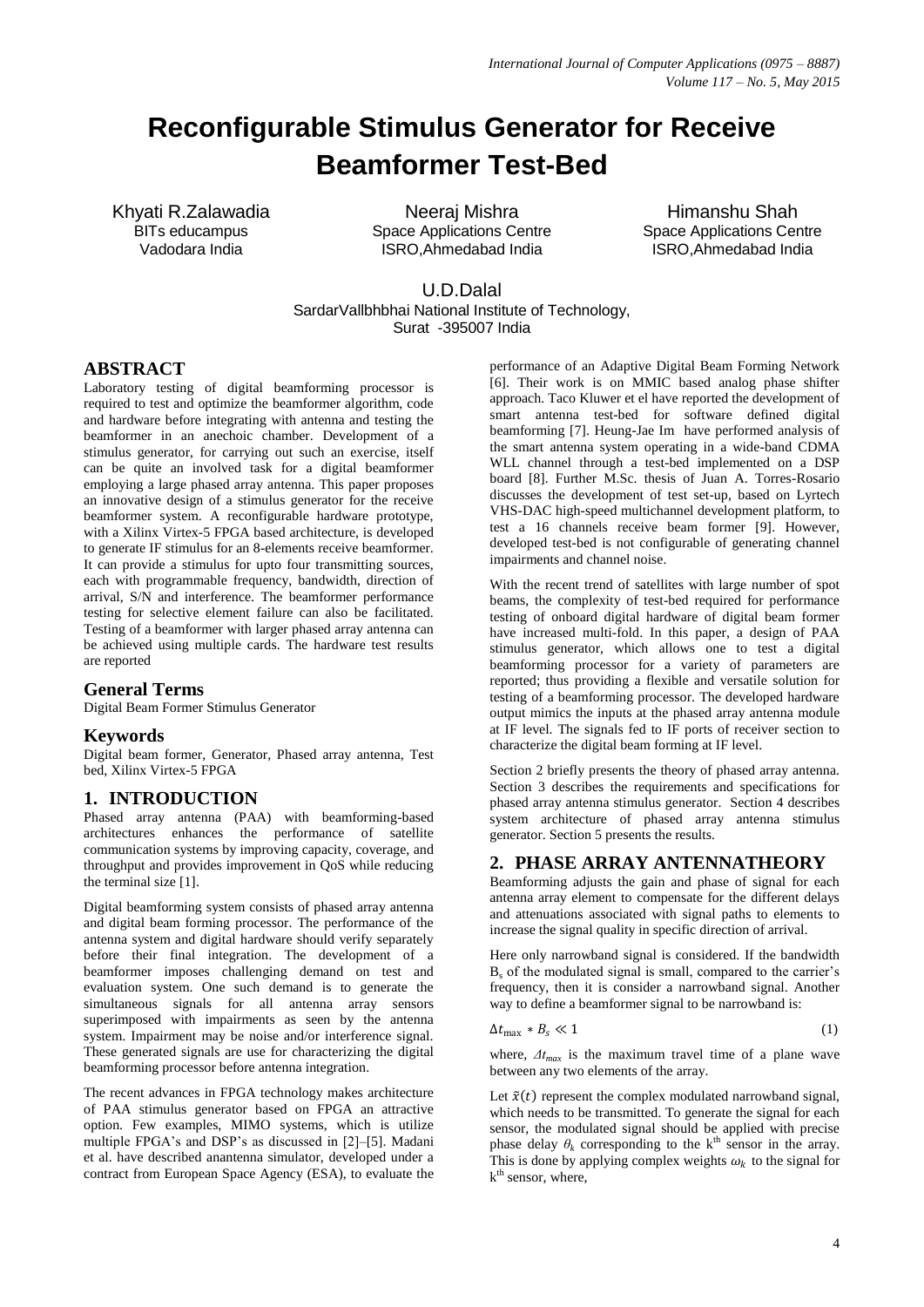$$
\omega_k = A_k e^{j\theta_k} \tag{2}
$$
  
k = 0, 1, 2, ..., K-1,

 $K =$  number of phased array elements.

The resulting output signals for phased array antenna stimulus generator are given by:

$$
\tilde{y}_k(t) = \tilde{x}(t) \omega_k \tag{3}
$$

# **2.1 Stimulus Generation for Linear Antenna Geometry**

For a linear array geometry (Figure 1) with element spacing d, the received signal for the k<sup>th</sup> sensor of the PAA contains the time delay  $\tau_k$ , called steering time delay. This steering delay  $\tau_k$  with respect to reference element is given by:

$$
\tau_k = k \sin(\theta) \frac{d}{c} \tag{4}
$$

 $k = 0, 1, ..., K-1;$   $K = No.$  of phased array elements

 $c =$  velocity of EM waves in the medium

The corresponding phase delay  $\theta_k$  for a narrowband signal with carrier frequency *fc* is given by:

$$
\theta_k = 2\pi f_c \tau_k \tag{5}
$$

# **2.2 Stimulus Generation for Rectangular Antenna Geometry**

For a rectangular antenna array geometry (Figure 2), where M elements are arranged in the x direction and N elements are arranged in y direction and the inter-element spacing is dx and dy in x and y direction respectively, the steering delay  $\tau_{(m,n)}$ with respect to reference element at  $(0,0)$  is given by:

$$
\tau_{(m,n)} = \left(\frac{md_x}{c}\cos(\varphi)\sin(\theta) + \frac{nd_y}{c}\sin(\varphi)\sin(\theta)\right) \tag{6}
$$

where,  $m = 0, 1, ..., M-1$  and  $n = 0, 1, ..., N-1$ .

The corresponding phase delay  $\theta_{(m,n)}$  for a narrowband signal with carrier frequency fc is given by:

$$
\theta_{(m,n)} = 2\pi f_c \tau_{(m,n)} \tag{7}
$$

## **2.3 Stimulus Generation for Triangular Antenna Geometry**

If alternate samples removed in rectangular antenna geometry, a triangular phase array antenna shown in Figure 3 obtained. A triangular grid is more efficient for suppressing grating lobes than a rectangular grid; and for a given aperture size, fewer elements are required. (6) and (7) respectively obtain the steering delay and phase delay for atriangular geometry, where only alternate values of m and n are used. i.e.  $m = 0, 2$ , 4, ..., M-1 and  $n = 0, 2, 4, ..., N-1$ .

Similarly, various other sensor arrangements are possible for constructing a phased array system and corresponding equation for phase delay obtained.

The stimulus in each case can be generated using (3).



**Figure 1: Linear antenna geometry**



**Figure. 2: Rectangular antenna geometry**



**Figure. 3: Triangular antenna geometry**

# **3. REQUIREMENT and SPECIFICATION**

Broad requirements for the stimulus generator summarized below:

- To generate signals for large number of array elements with re-configurable geometry
- To generate a signal for a source from any direction
- To generate multi-carrier signals with varying bandwidth and power
- To generate impairment and selective element failure

The specifications for the PAA stimulus generator developed are as given in Table 1.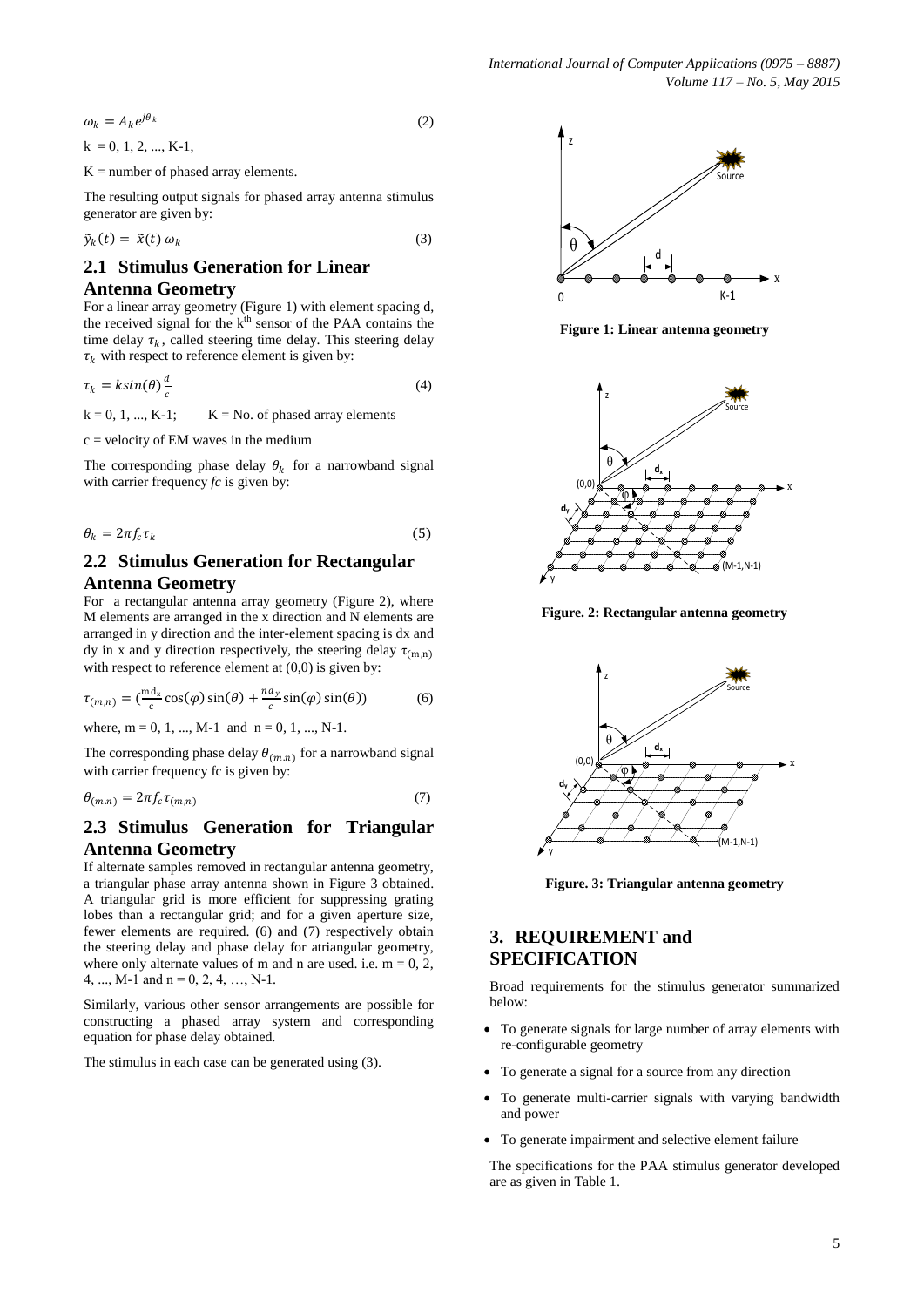**Table 1. Specifications of PAA Stimulus Generator**

| Parameter             | <b>Specification</b>                                          |  |
|-----------------------|---------------------------------------------------------------|--|
| Output frequency band | $70 + 18$ MHz                                                 |  |
| Output power level    | $0$ to $-20$ dBm                                              |  |
| Output impedance      | 50 Q                                                          |  |
| No. of elements       | Upto 8 with single card                                       |  |
|                       | More than 8 with multiple cards                               |  |
| No of sources         | Upto 4                                                        |  |
| Signal control        | Direction of Arrival (DOA)                                    |  |
|                       | Carrier frequency, bandwidth and<br>modulation on/off control |  |
|                       | Carrier power control                                         |  |
| Signal impairment     | S/N, Interference                                             |  |
|                       | Selective element failure                                     |  |
| Other functions       | Scanning of source beam                                       |  |
| Programming interface | <b>MIL-STD-1553B</b>                                          |  |

# **4. DESIGN OF PAA STIMULUS GENERATOR**

Figure 4 shows the architecture of a conventional stimulus generator for receive beamformer. It takes an RF source as input and generates multiple sources via a power divider network. Then variable phase shift and attenuation to each source apply for a particular direction of incidence. For multiple beams, multiple hardware are required to be implemented with a combiner for each element as shown in Figure 5. It is obvious that the large RF hardware needed.

Figure 6 describes the block diagram of the Xilinx Virtex-5 FPGA based stimulus generator for receive beamformer testbed. The FPGA based design not only saves large RF hardware, it provides programmability of test parameters also which is quite useful for testing the receive beamformer.

The advantages of FPGA based stimulus generator summarized as follows:

- No need of RF source. RF signal generation in FPGA.
- Generation of multi-beam signals with programmable

frequency, bandwidth, power and DOA

- Scanning of beam to facilitate pattern measurement
- Cost saving and less hardware requirement
- A PC based controller provides convenient GUI for programming of the stimulus generator

The FPGA design divided into three basic modules: Signal Generator and Weighting Module, Summing and Preemphasis Module and MIL-STD-1553B Interface Module.

# **4.1 Signal Generator and Weighting Module**

This module consists of pseudo random generator, BPSK modulator and complex weight multiplier for 8 PAA elements. Programmability for centre frequency, bandwidth and modulation on/off provided. Four numbers of such modules are required for generation of four carriers.



#### **Figure 5: Conventional stimulus generator for receive beamformer (4 Beam)**

Each carrier can emulate beam coming from different direction. Multiple cards can synchronize to maintain signal coherence for large PAA.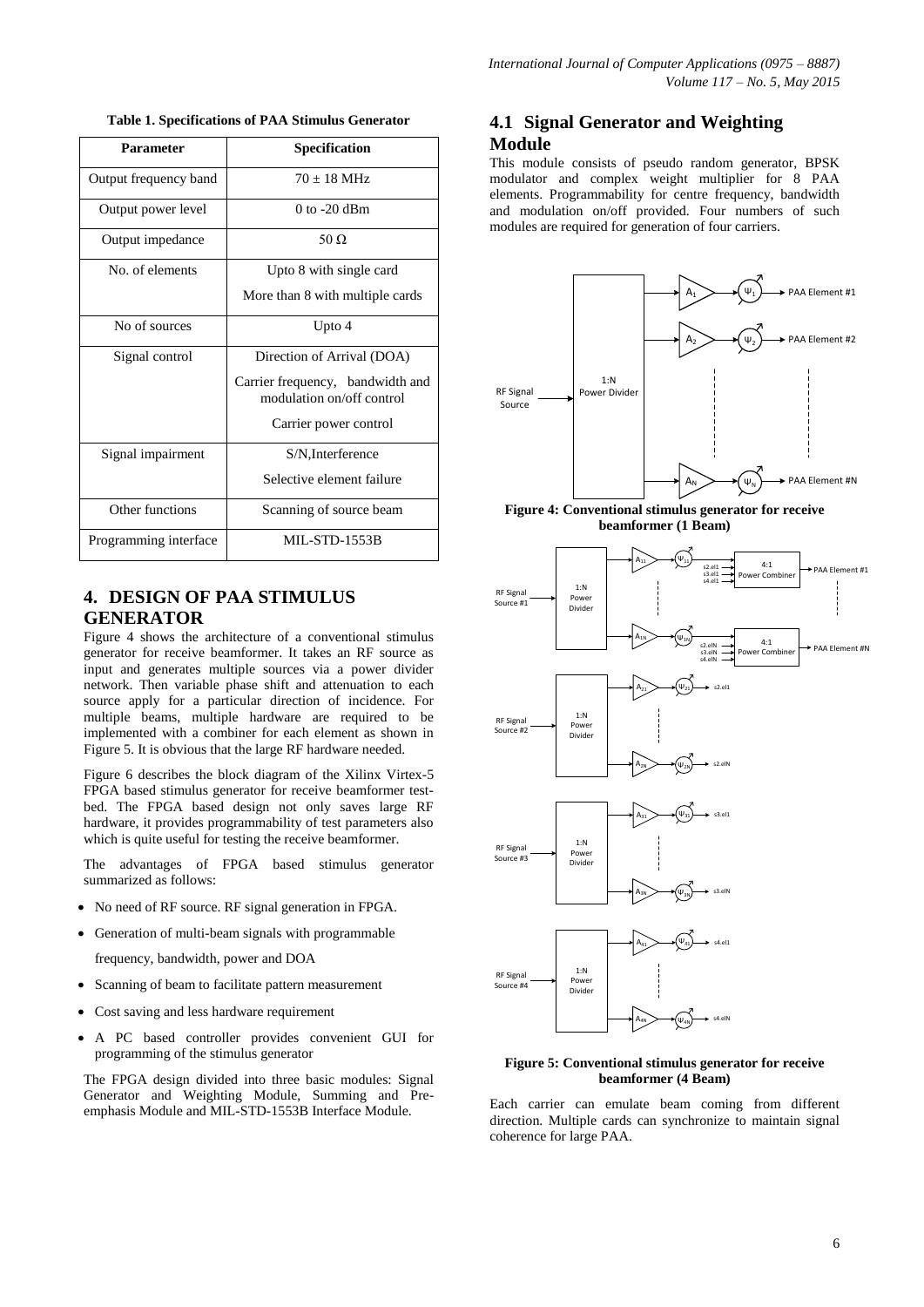

**Figure 6: FPGA implementation of phased array antenna stimulus generator**

### **4.2 Summing and Pre-emphasis Module**

The corresponding outputs from four Signal Generator and Weighting Modules added to generate signal for each PAA element. Then a pre-emphasis filter boosts the high frequencies as per  $x/sin(x)$  response to compensate the effect of DAC's sin(x)/x. Programmability for setting S/N and selective PAA element failure provided. Total 8 Summing and Pre-emphasis Modules produce signals corresponding to 8 PAA elements.

### **4.3 MIL-STD-1553B Interface Module**

This module implements remote terminal in the Stimulus generator and allows configuring the look up tables for gain and phasing delay. As well as to control bandwidth, centre frequency, power, S/N and impairments for each source signal using a PC based controller, which provides convenient GUI for entry of look angles as well as parameters related to each source signal to be generated.

# **5. SIMULATION AND HARDWARE RESULTS**

The stimulus generator designed for a beamformer with PAA geometry as specified in Table 2. Figure 7 and 8 shows the Matlab simulation results for azimuth and elevation respectively corresponding to four signal sources located as shown in Table 3.

The stimulus generator was thoroughly tested in lab. Table 4 shows the target specification and measured results for stimulus generator.

**Table 2. Beamformer Geometry**

| Parameter       | <b>Specification</b>                |
|-----------------|-------------------------------------|
| Geometry        | Triangular                          |
| No. of element  | 30                                  |
| Element spacing | $dx=1.67\lambda$ , $dy=2.67\lambda$ |
| Frequency Band  | 2.67 GHz                            |

**Table 3. Signal Locations**

|           | <b>Azimuth</b> | <b>Elevation</b> |
|-----------|----------------|------------------|
| Source #1 | $65^{\circ}$   | $30^\circ$       |
| Source #2 | $31^\circ$     | $50^{\circ}$     |
| Source #3 | $110^\circ$    | $60^{\circ}$     |
| Source #4 | $140^\circ$    | $72^{\circ}$     |

This simulator was used in testing of 4-element PAA digital hardware of receive digital beam former (DBF), a technology development program in Space Applications Centre (ISRO) India.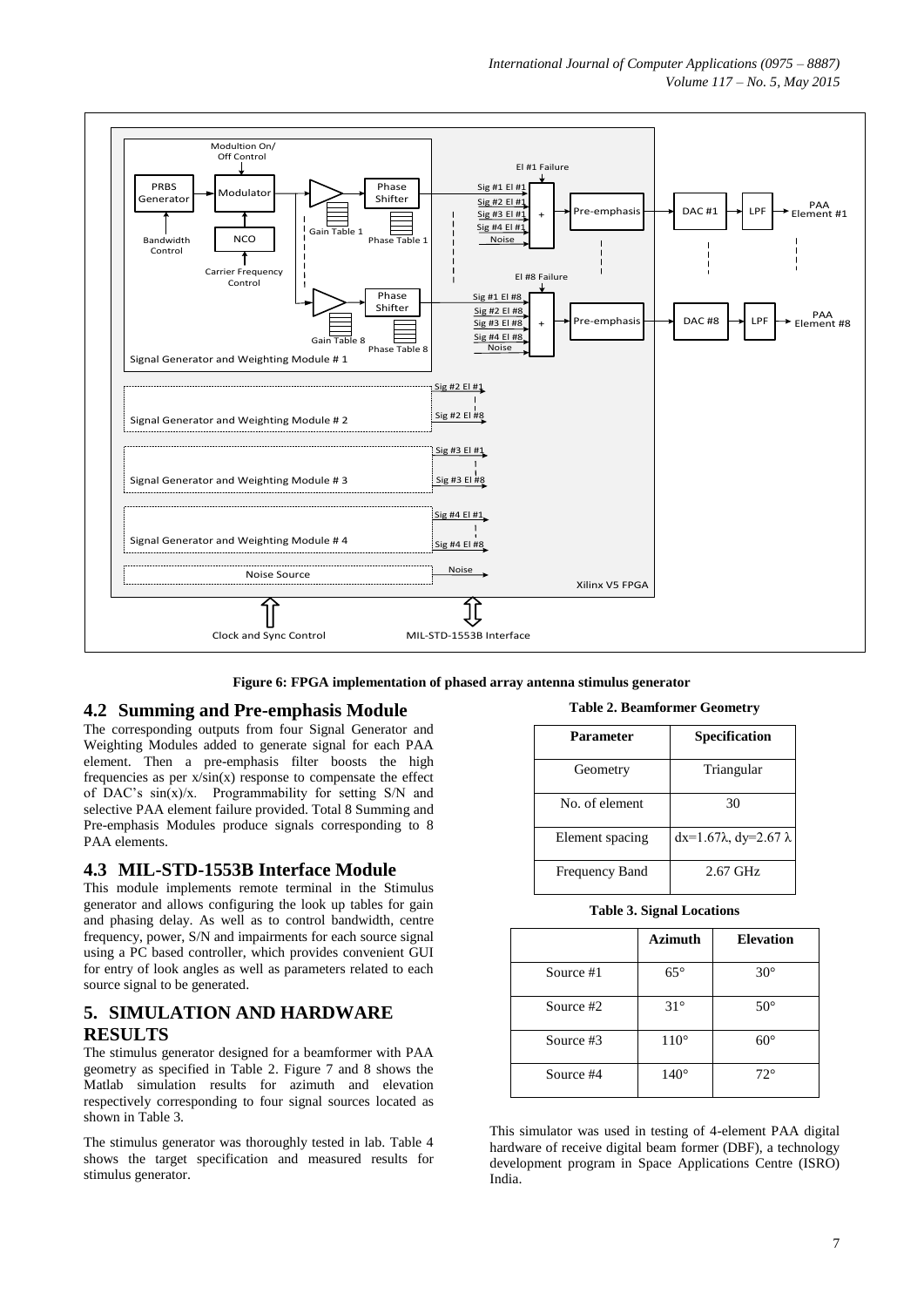The stimulus generator produced the 4 PAA signals with different DOAs in 70±18 MHz frequency band with dynamic channel loading. Figure 9, 10 and 11 show the polar plots of hardware test result for DBF linear phase phased array configuration at DOA angles  $\pm 30$ ° and 60° generated by stimulus generator.

|                  | Table 4. Measured Result of Reconfigurable Stimulus |  |  |  |
|------------------|-----------------------------------------------------|--|--|--|
| <b>Generator</b> |                                                     |  |  |  |

| Parameter                   | Specification                                                                                                                                | <b>Measured result</b>                                                                                                                                                                                  |  |  |
|-----------------------------|----------------------------------------------------------------------------------------------------------------------------------------------|---------------------------------------------------------------------------------------------------------------------------------------------------------------------------------------------------------|--|--|
| Output<br>frequency<br>band | $70 \pm 18$ MHz                                                                                                                              | $70 \pm 18$ MHz                                                                                                                                                                                         |  |  |
| Output<br>power level       | $0$ to $-20$ dBm                                                                                                                             | $0$ to -22 dBm                                                                                                                                                                                          |  |  |
| Output<br>impedance         | $50 \Omega$                                                                                                                                  | $50 \Omega$                                                                                                                                                                                             |  |  |
| No. of<br>elements          | Upto 8 with single card<br>More than 8 with<br>multiple cards                                                                                | Only up to 8 element<br>in single card                                                                                                                                                                  |  |  |
| No of<br>sources            | Upto 4                                                                                                                                       | Upto 4                                                                                                                                                                                                  |  |  |
| Signal<br>control           | Direction of Arrival<br>(DOA)<br>Carrier<br>frequency,<br>bandwidth<br>and<br>on/off<br>modulation<br>control<br>Carrier<br>power<br>control | DOA tested<br>with<br>$\bullet$<br>$0.81\lambda$<br>spacing<br>&<br>$0.5\lambda$ spacing<br>Carrier<br>frequency,<br>bandwidth<br>and<br>modulation<br>on/off<br>control<br>Carrier<br>power<br>control |  |  |
| Other<br>functions          | Scanning of source<br>heam                                                                                                                   | Scan test performed<br>-65∘≤⊖≤65∘                                                                                                                                                                       |  |  |
| 90<br>120<br>GΩ             |                                                                                                                                              |                                                                                                                                                                                                         |  |  |



**Figure 7: Stimulus Generator Simulation Result for Azimuth**



**Figure 8: Stimulus Generator Simulation Result for Elevation**



**Figure 9: Stimulus Generator Hardware and Simulation**  nera<br>r lin<br><sup>90</sup>



**Figure10: Stimulus Generator Hardware and Simulation** 



**Figure11: Stimulus Generator Hardware and Simulation Result for linear array ϴ =60◦**

# **6. CONCLUSION**

In this paper, a Xilinx Virtex-5 FPGA based stimulus generator for receive beamformer test-bed is described. It is shown that the implemented design offers a number of advantages like saving of large RF hardware and programmability of frequency, power, DOA, S/N, interference, selective failure of PAA, beam scanning etc. compared to conventional RF hardware based stimulus generator. The stimulus generator has proven to be a versatile tool for testing of digital receives beam former system before integrating it to the actual antenna system. 270 300

The system can generate stimulus corresponding to upto 8 PAA elements for upto 4 sources coming from different directions. Multiple such cards can combine to test a beamformer for a large PAA. The developed simulator is able to cope up the increasing demand of multiple source.

The developed simulator has limitation due to implementation of narrow band algorithm. The future scope will be the modification of algorithm for wideband signals generation.